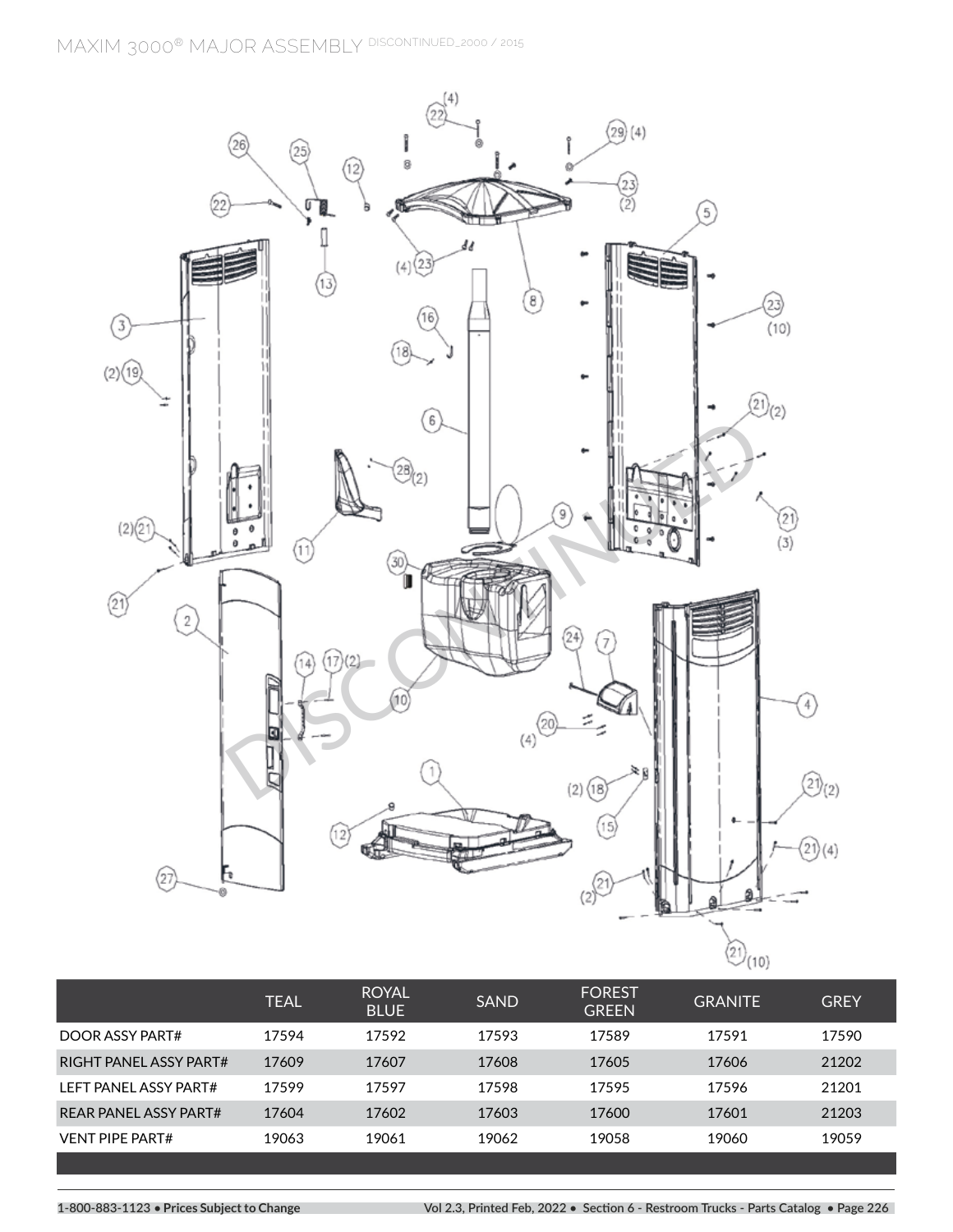## **MAXIM 3000® MAJOR ASSEMBLY DISCONTINUED \_2000 / 2015**

| <b>REV</b><br><b>ITEM#</b> | PART#            | QPU            | <b>DESCRIPTION</b>                                      |
|----------------------------|------------------|----------------|---------------------------------------------------------|
| 1                          | 19015            | 1              | BASE- MAX3000 ROTOMOLDED Discontinued                   |
|                            | 10033            | $\mathbf{1}$   | <b>BASE ASSY-IMPACT SOLID FLOOR</b>                     |
| 2                          | <b>SEE CHART</b> | 1              | DOOR ASSY MAX3000A                                      |
| 3                          | <b>SEE CHART</b> | $\mathbf{1}$   | PANEL ASSY-MAX3000A LEFT                                |
| 4                          | <b>SEE CHART</b> | 1              | PANEL ASSY-MAX3000A RIGHT                               |
| 5                          | <b>SEE CHART</b> | $\mathbf{1}$   | PANEL ASSY-MAX3000A REAR                                |
| 6                          | <b>SEE CHART</b> | 1              | VENT PIPE-MAX3000B (ROUND)                              |
| $\overline{7}$             | 17082            | $\mathbf{1}$   | <b>HOOD-PAPERGUARD II GREY</b>                          |
|                            | 22209            | 1              | HOOD-PAPERGRD 3 ROLL DGRY                               |
|                            | 17037            | $\mathbf{1}$   | KIT-PAPERGRD 2 ROLL EXPAN RVT                           |
|                            | 22336            | 1              | KIT-PAPERGRD II 3 ROLL EXP RVT                          |
|                            | 19408            | $\mathbf{1}$   | KIT-PAPERGRD 4 ROLL VERTICALS                           |
| 8                          | 19049            | 1              | ROOF-MX3 ROUND VENT HOLE (ADAPTER KIT 19103)            |
| 9                          | 14959            | $\mathbf{1}$   | SEAT- ELONG MX2/MX3/TRS/HT (GB BLK OLD TANKS PRE-05-11) |
|                            | 19196            | 1              | KIT-T/SEAT 2-1/2 BOLT/NUT SET                           |
| 10                         | 16690            | $\mathbf{1}$   | TANK-MX3                                                |
| 11                         | 16794            | 1              | URINAL-MAX3000                                          |
| 12                         | 17617            | 2              | BUSHING-MX3 DOOR 1.25 DGRY                              |
|                            | 16831            | 2              | BUSHING- MX3 DOOR PVT 3/4 DGRY (PRIOR TO 2002)          |
| 13                         | 16832            | $\mathbf{1}$   | BUSHING-MX3 DOOR SPRING                                 |
| 14                         | 16807            | 1              | <b>HANDLE-MX3 PLASTIC</b>                               |
| 15                         | 16839            | $\mathbf{1}$   | HASP-FLAT 2-1/2in LONG                                  |
| 16                         | 10891            | 1              | <b>HOOK-FLAT COAT STNLS</b>                             |
| $17*$                      | 17030            | $\overline{2}$ | RIVET-AVDEL BLACK                                       |
| $18*$                      | 17436            | 3              | RIVET-AVDEL SILVER                                      |
| $19*$                      | 11027            | 2              | RIVET-#66 ALUM                                          |
| $20*$                      | 18543            | $\overline{4}$ | RIVET-3/16 T PEEL                                       |
| $21*$                      | 13860            |                | SCREW-#14 X 1-1/2 W/WSH GOLD                            |
| $22*$                      | 16809            |                | SCREW-5/16-18 X 1-1/2 TORX                              |
| 23                         | 16808            |                | SCREW-5/16-18 X 7/8 TORX                                |
| 24                         | 16844            | 1              | SPINDLE-PAPERGRD 2 ROLL METAL                           |
|                            | 22310            | $\mathbf{1}$   | SPINDLE-PRGRD II 3 ROLL META                            |
|                            | 18696            | 1              | SPINDLE-PAPERGRD 3 ROLL PVC                             |
| 25                         | 17627            | $\mathbf{1}$   | SPRING-MX3A DOOR UPPER (Heavy #16872)                   |
| 26                         | 14880            | 1              | U-NUT-5/16-18                                           |
| $27*$                      | 17130            | $\mathbf{1}$   | WASHER-1in ID NYLON                                     |
| $28*$                      | 11315            | 2              | WASHER-3/16 RIVET STNLS                                 |
| $29*$                      | 17626            | $\overline{4}$ | WASHER-5/16 RUBBER CLAD                                 |
| 30                         | 17224            | 1              | PLUG-1-5/8 ROUND HOLE (URINAL)                          |
|                            |                  |                | * Only sold in multiples of 100                         |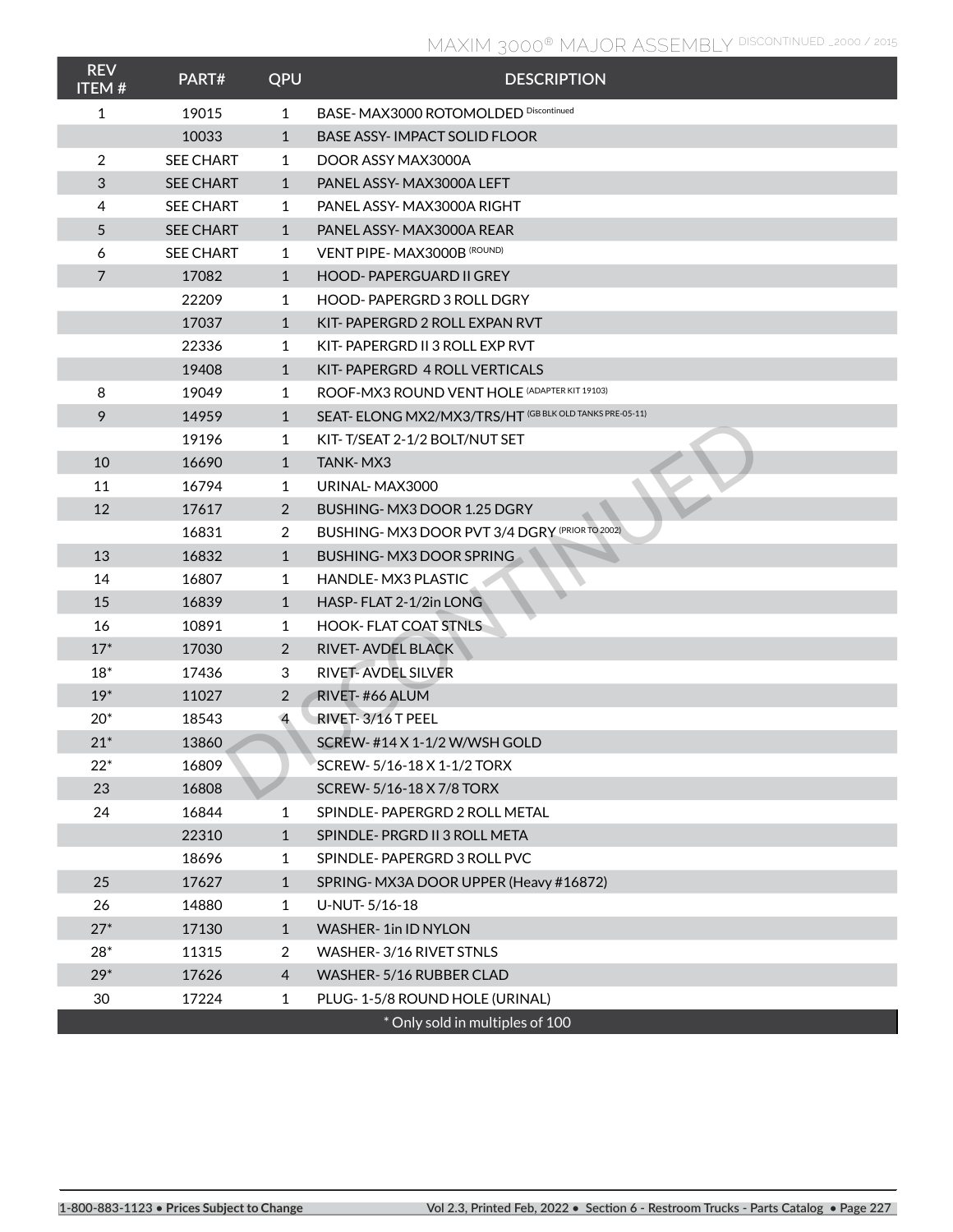## **MAXIM 3000**® **FRONT ASSEMBLY DISCONTINUED\_2000 / 2015**



|                            |       | 5)           | l off<br>2)                                               |
|----------------------------|-------|--------------|-----------------------------------------------------------|
| <b>REV</b><br><b>ITEM#</b> | PART# | QPU          | <b>DESCRIPTION</b>                                        |
| 1                          |       | $\mathbf{1}$ | DOOR ASSY-MX3                                             |
| $\overline{2}$             | 16838 | $\mathbf{1}$ | HASP-ANGLED 1-3/4 LONG                                    |
| 3                          | 16830 |              | TUBE-1X79-5/8 (will need item# 22217)                     |
|                            | 22431 |              | KIT-TUBE MX3 DOOR W/INSERT                                |
| $4^*$                      | 11270 | 2            | RIVET-#68 STNLS                                           |
| 5                          | 16832 | 1            | BUSHING-MX3 DOOR SPRING                                   |
| 6                          | 17621 | $\mathbf{1}$ | SPRING-MX3A DOOR LOWER                                    |
| $\overline{7}$             | 17168 | $\mathbf{1}$ | KIT-MX3 LATCH REPLACEMENT                                 |
| 8                          | 22217 | 1            | INSERT- REPAIR MX3 DOOR TUBE (used with item# 16830 only) |
|                            |       |              | * Only sold in multiples of 100                           |

## **MAXIM 3000**® **LOGO AREA**

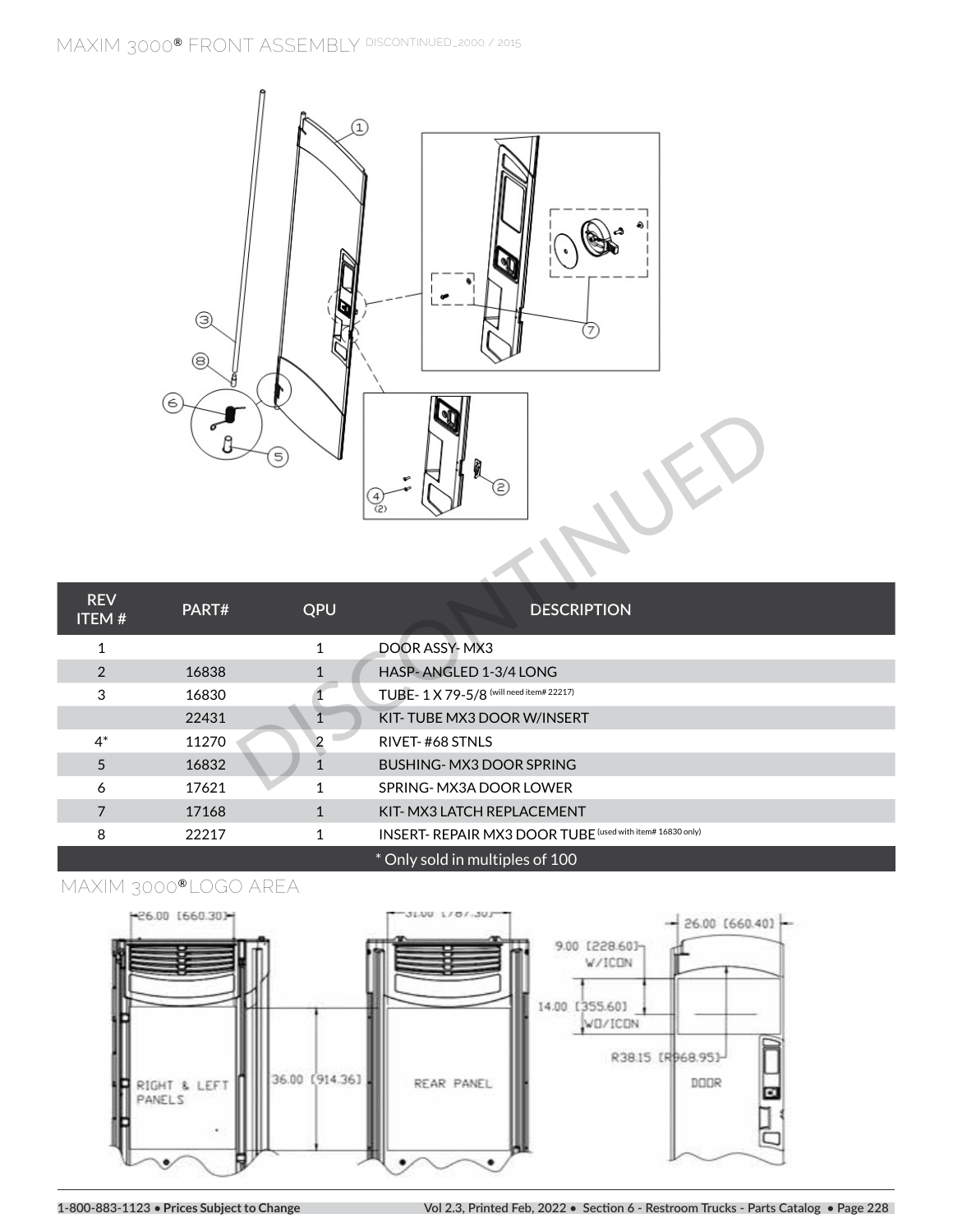**MAXIM 3000**® **FRONT ASSEMBLY DISCONTINUED\_2000 / 2015 MAXIM 3000**® **VENT PIPE ADAPTER DISCONTINUED\_2000 / 2015**

OBLONG HOLE

NO FIX FOR ROUND VENT PIPE TO OBLONG VENT PIPE HOLE ROOF.

ROUND HOLE



IF VENT PIPE IS FOR OBLONG ROOF HOLE AND ROOF HAS ROUND HOLE USE #19103 KIT FOR FIX.

| <b>REV</b><br><b>ITEM#</b> | PART#       | QPU            | <b>DESCRIPTION</b>                                                 |
|----------------------------|-------------|----------------|--------------------------------------------------------------------|
|                            | 19103       | $\mathbf{1}$   | KIT-MX3 VENT PIPE ADAPTER                                          |
| $1\,$                      |             | $\mathbf{1}$   | ADAPTER-MX3 VENT PIPE GREY                                         |
| $3^*$                      | 17436       | $\overline{2}$ | RIVET-AVDEL SILVER                                                 |
|                            | 19105       | $\mathbf{1}$   | <b>INSTRUCTIONS- MX3 VP ADAPTER (SEE WEBSITE)</b>                  |
|                            |             |                | * Only sold in multiples of 100                                    |
|                            | PN 14791    |                | MAXIM 3000®GENDER INDICATOR<br>5<br>3<br>PN 14792                  |
| 2                          |             |                | o<br>PN 17125<br>(<br>ိွ်•့<br>$\cdot \cdot \cdot \cdot$<br>6<br>缸 |
|                            | 18534<br>PN |                | PN 14332<br>PN 14985                                               |
| <b>REV</b>                 | DADT#       | $\bigcap \Pi$  | <b>DECCRIPTION</b>                                                 |

| .<br><b>ITEM#</b> | PART# | QPU | <b>DESCRIPTION</b>                                 |  |
|-------------------|-------|-----|----------------------------------------------------|--|
|                   | 17381 |     | KIT-GENDER INDICATOR                               |  |
|                   | 14791 |     | <b>INSERT-#10-24 JACK NUT</b>                      |  |
| 2                 | 18534 |     | <b>INSTRUCTION- GENDER INDICATOR (SEE WEBSITE)</b> |  |
| 3                 | 17125 |     | PLATE- GENDER INDICATOR (MALE/FEMALE)              |  |
| $4^*$             | 14985 |     | SCREW-#10-24 X 5/8 STNLS PHPN                      |  |
| $5^*$             | 14792 |     | SCREW- $#10-24$ X 1 HEX PLTD                       |  |
| 6                 | 14332 |     | <b>WRENCH-JACK NUT</b>                             |  |
|                   |       |     | * Only sold in multiples of 100                    |  |

1-800-883-1123 • Prices Subject to Change Value of the Collection of School of School of School Trucks - Parts Catalog • Page 229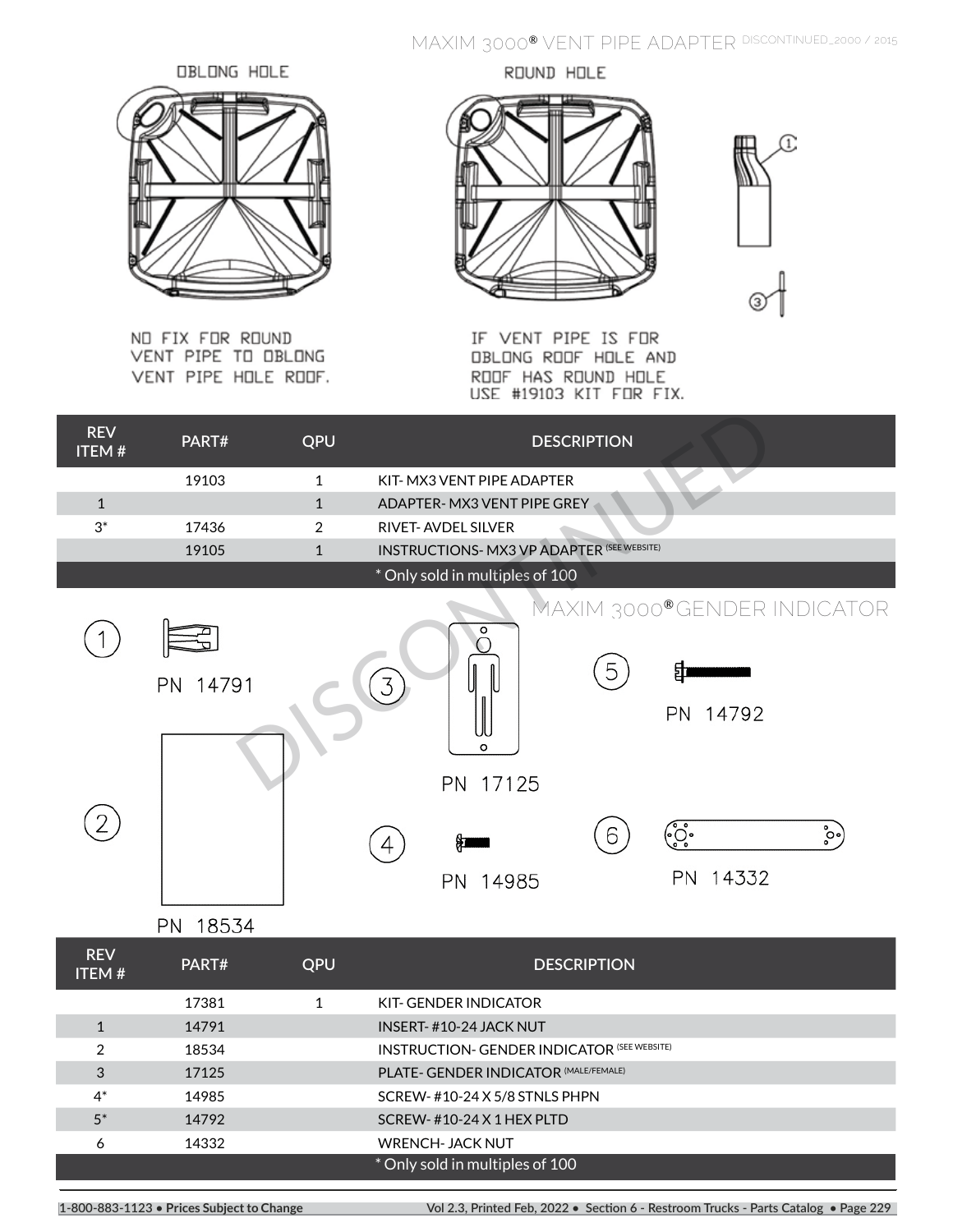

| <b>REV</b><br><b>ITEM#</b> | PART# | QPU            | <b>DESCRIPTION</b>                                  |  |
|----------------------------|-------|----------------|-----------------------------------------------------|--|
|                            | 17151 | 1              | KIT-MX3 WET LIFT                                    |  |
| $\mathbf{1}$               | 17159 | $\mathbf{1}$   | BAR-MAX3000 WET LIFT SPREADER                       |  |
| 2                          | 17150 | 4              | BOLT-5/16-18 X 2-1/2 PLTD HEX                       |  |
| $3^*$                      | 13216 | 8              | BOLT-1/4-20 X 3/4 SLOT PNHD                         |  |
| 4                          | 17148 | $\mathbf{1}$   | <b>CABLE ASSY-WET LIFT</b>                          |  |
| 5                          | 17153 | $\mathcal{P}$  | CABLE 1/8 X 104.25 RH THRDS (RED)                   |  |
| 6                          | 17154 | 2              | CABLE 1/8 X 104.25 LH THRDS (GREEN)                 |  |
| 7                          | 17155 | 1              | DECAL- MX3 WET LIFT WARNING                         |  |
| 8                          | 17156 | 8              | <b>INSERT-1/4-20 X 1/2 WELLNUT</b>                  |  |
| 10                         | 11261 | $\mathbf{1}$   | TIE-WIRE 6in                                        |  |
| 11                         | 17157 | $\mathcal{P}$  | TURNBUCKLE-1/4-20 X 4-3/4                           |  |
| $12*$                      | 11368 | $\overline{4}$ | WASHER-5/16 FLAT STNLS                              |  |
|                            | 17152 | 1              | <b>INSTRUCTIONS- MAX3000 WET LIFT (SEE WEBSITE)</b> |  |
|                            |       |                | * Only sold in multiples of 100                     |  |

Will not work with the Maxim 3000 II